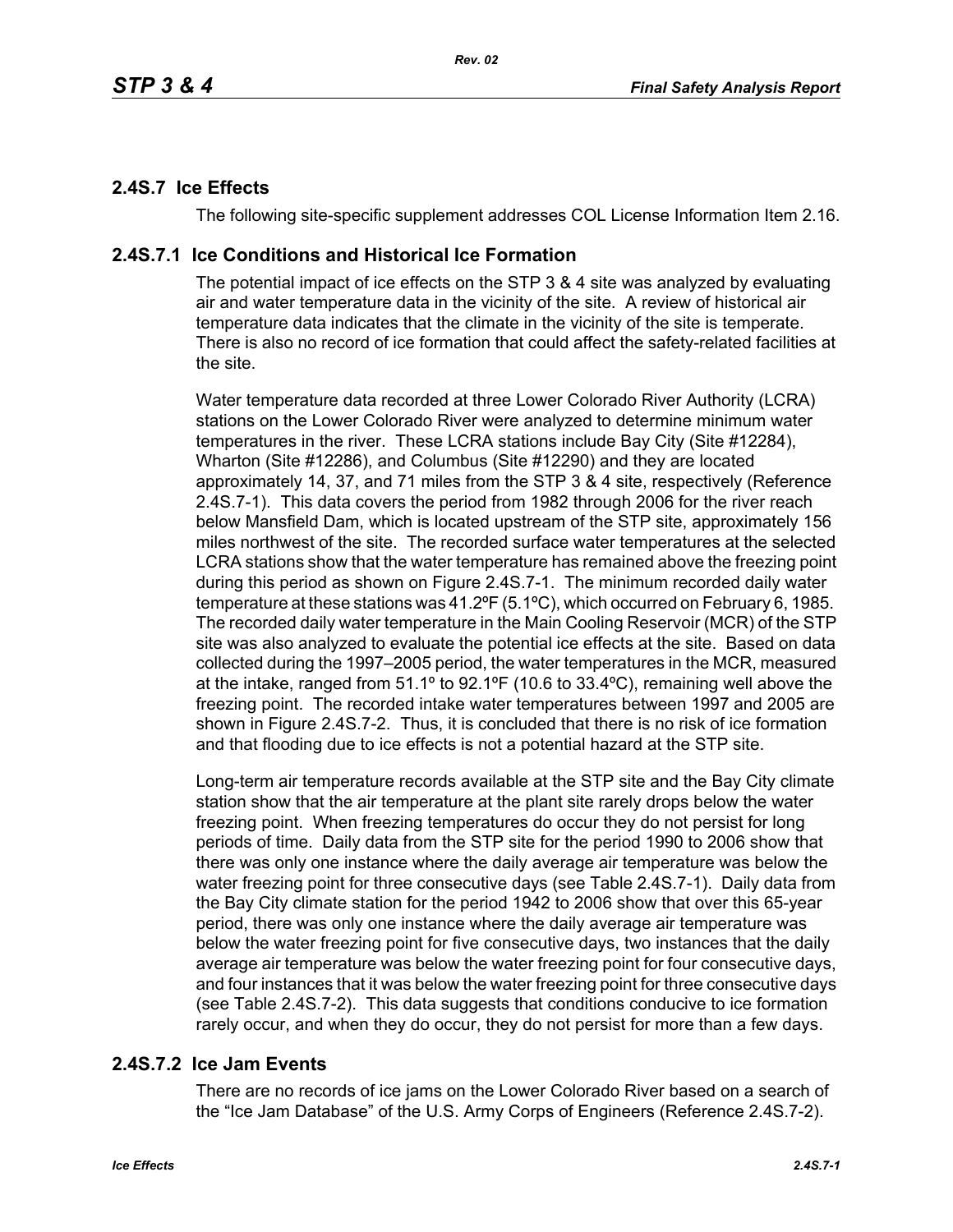As shown in Figure 2.4S.7-1, the water temperatures in the Lower Colorado River never approached freezing during the 1982–2006 period of record. Therefore, the formation of frazil and anchor ice at the river intake to the Reservoir Makeup Pumping Facility is highly unlikely. In addition, the large dams and reservoirs on the Colorado River located upstream of the STP site reduce the possibility of any surface ice or ice flows moving downstream.

## **2.4S.7.3 Effect of Ice on Cooling Water Systems**

The ultimate heat sink (UHS) for STP 3 & 4 consists of a storage basin and mechanical draft cooling towers. The basin contains adequate inventory to meet the cooling requirements for 30 days following a design basis accident without receiving any makeup water. The UHS and Reactor Service Water (RSW) systems are designed to remove heat from the closed loop Reactor Building Cooling Water system and dissipate the gained heat to the atmosphere during normal; hot standby, normal shutdown, startup, loss of preferred power, and emergency shutdown operating modes. The UHS is designed with a provision to bypass the cooling tower during cold weather operation. Ice formation in the basin is not expected to occur since the system is in service during the above operating modes and the climate in the vicinity of the site is temperate.

If conditions were to occur that could lead to ice formation in the storage basin, operational controls together with system design features would prevent any potential ice formation in the tower basins as discussed in Subsection 9.2.5.

#### **2.4S.7.4 References**

- 2.4S.7-1 Lower Colorado River Authority (LCRA), website on water quality information for the entire Colorado River Basin. Available at http://waterquality.lcra.org/, accessed February 15, 2007.
- 2.4S.7-2 "Ice Jam Database," U.S. Army Corps of Engineers, Cold Region Research and Engineering Laboratory (CRREL). Available at http://www.crrel. usace.army.mil/ierd/ijdb/, accessed February 10, 2007.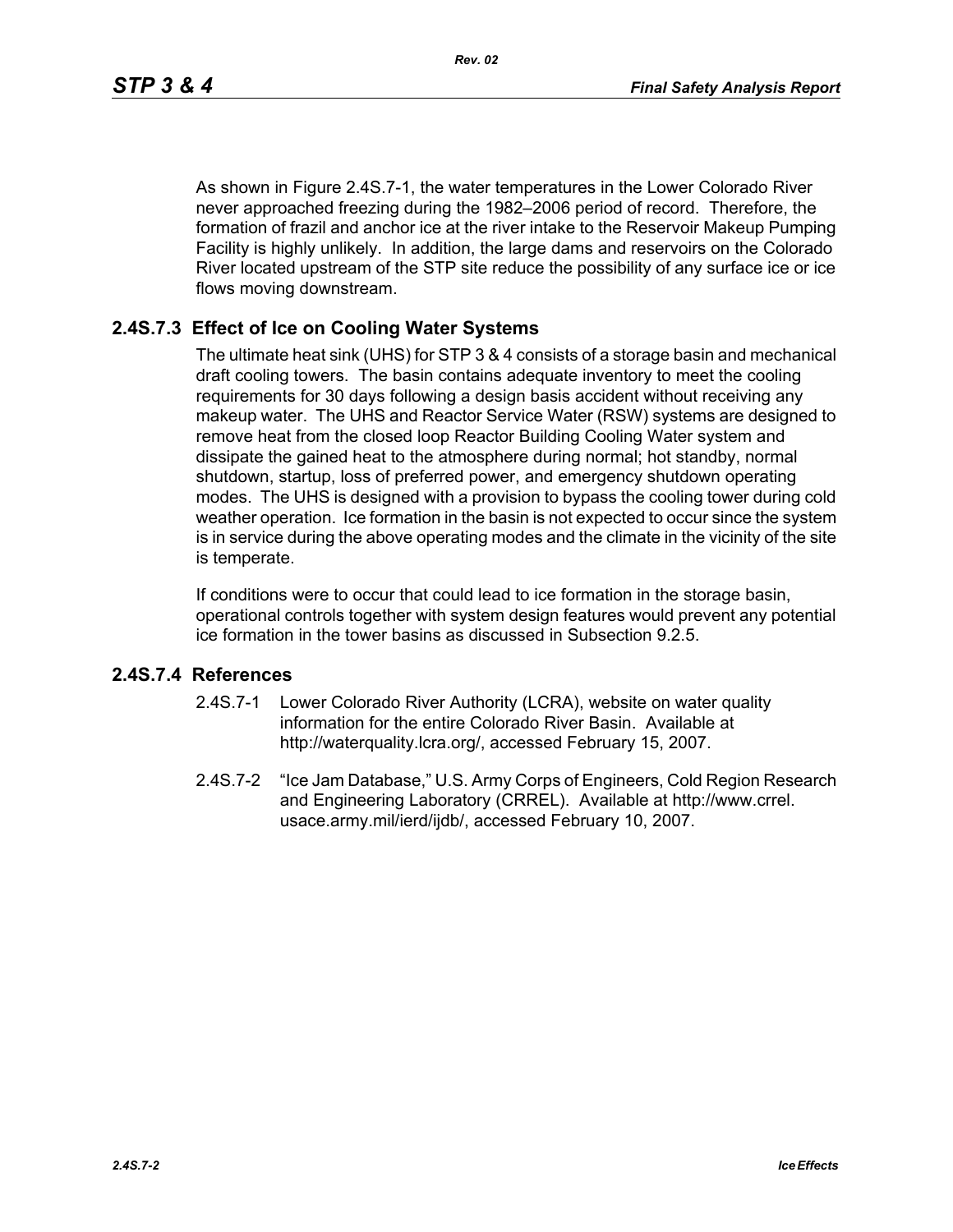| Year | <b>Lowest Average Daily</b><br><b>Temperature</b> |                 | <b>Date Lowest</b><br><b>Average Daily</b> | No. of<br><b>Consecutive</b>   | <b>Total No. of</b>            |
|------|---------------------------------------------------|-----------------|--------------------------------------------|--------------------------------|--------------------------------|
|      | $\mathsf{P}$                                      | $\rm ^{\circ}C$ | <b>Temperature</b><br><b>Occurred</b>      | <b>Freezing</b><br><b>Days</b> | <b>Freezing</b><br><b>Days</b> |
| 1990 | 27.2                                              | $-2.6$          | 12/21/90                                   | $\overline{2}$                 | $\overline{2}$                 |
| 1991 | 35.6                                              | 2.0             | 12/15/91                                   | $\mathbf 0$                    | $\mathbf 0$                    |
| 1992 | 42.1                                              | 5.6             | 7/11/92                                    | $\mathbf 0$                    | $\pmb{0}$                      |
| 1993 | 35.9                                              | 2.2             | 10/25/93                                   | $\mathbf 0$                    | $\pmb{0}$                      |
| 1994 | 39.7                                              | 4.3             | 12/1/94                                    | $\overline{0}$                 | $\pmb{0}$                      |
| 1995 | 37.3                                              | 3.0             | 11/8/95                                    | $\mathbf 0$                    | $\pmb{0}$                      |
| 1996 | 26.4                                              | $-3.1$          | 1/8/96                                     | 3                              | 4                              |
| 1997 | 30.9                                              | $-0.6$          | 1/13/97                                    | $\mathbf 0$                    | $\mathbf{1}$                   |
| 1998 | 35.5                                              | 1.9             | 12/25/98                                   | $\mathbf 0$                    | $\mathbf 0$                    |
| 1999 | 36.3                                              | 2.4             | 1/4/99                                     | $\mathbf 0$                    | $\pmb{0}$                      |
| 2000 | 36.6                                              | 2.5             | 12/12/00                                   | $\mathbf 0$                    | $\pmb{0}$                      |
| 2001 | 34.3                                              | 1.3             | 1/3/01                                     | $\mathbf 0$                    | $\mathbf 0$                    |
| 2002 | 35.5                                              | 1.9             | 1/2/02                                     | $\mathbf 0$                    | $\mathsf 0$                    |
| 2003 | 37.4                                              | 3.0             | 2/24/03                                    | $\mathbf 0$                    | $\pmb{0}$                      |
| 2004 | 32.6                                              | 0.4             | 12/24/04                                   | $\mathbf 0$                    | $\pmb{0}$                      |
| 2005 | 42.2                                              | 5.7             | 1/22/05                                    | $\pmb{0}$                      | $\pmb{0}$                      |
| 2006 | 38.6                                              | 3.7             | 2/18/06                                    | $\mathbf 0$                    | $\mathbf 0$                    |
|      |                                                   |                 | Average (days)                             | 0.3                            | 0.4                            |

### **Table 2.4S.7-1 Lowest Average Daily Temperature and Number of Days with Average Daily Temperature below Freezing at STP Site**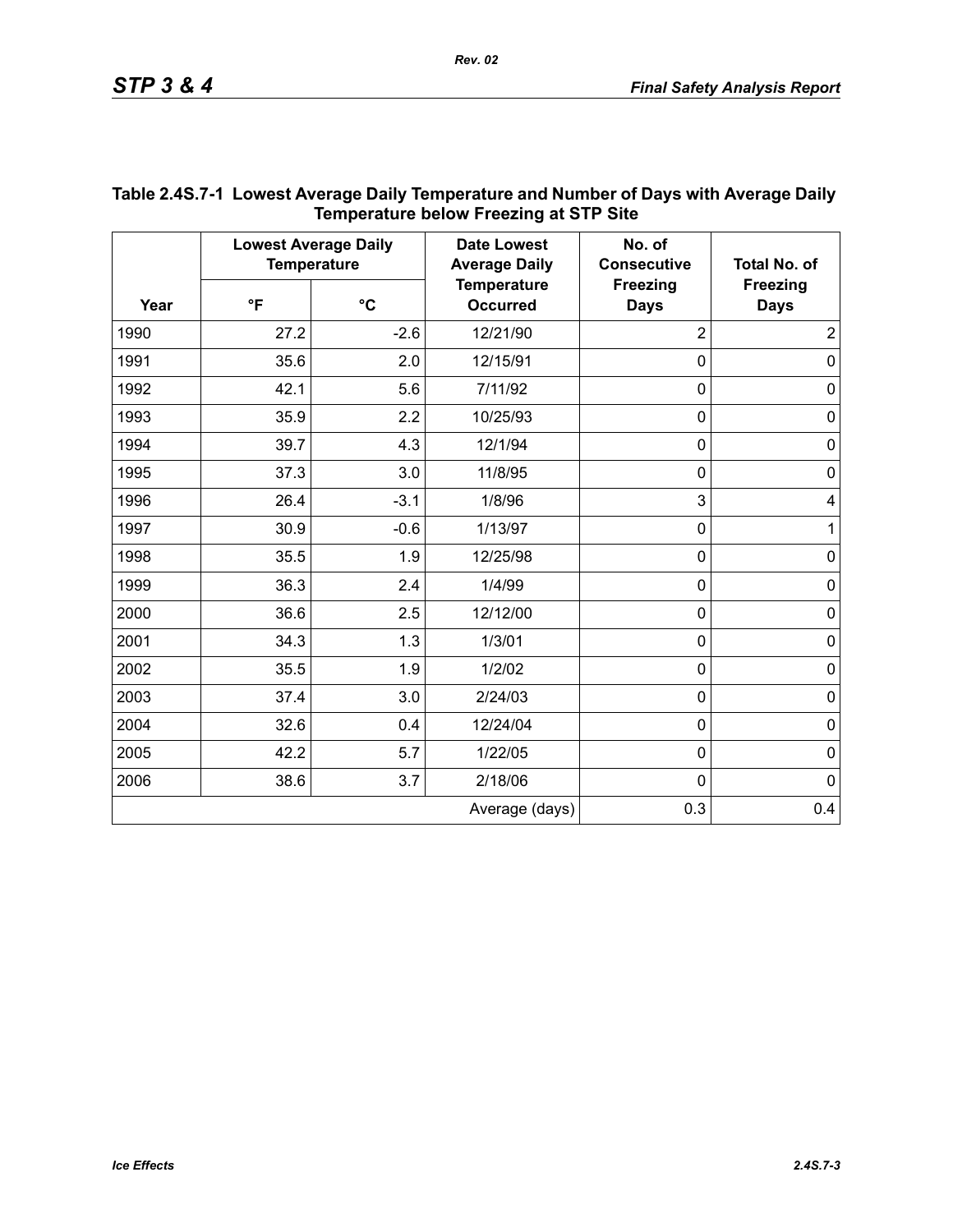| Year | <b>Lowest Average Daily</b><br><b>Temperature</b> |              | <b>Date Lowest</b><br><b>Average Daily</b> | No. of<br><b>Consecutive</b>   | <b>Total No. of</b>            |
|------|---------------------------------------------------|--------------|--------------------------------------------|--------------------------------|--------------------------------|
|      | $^{\circ}$ F                                      | $^{\circ}$ C | <b>Temperature</b><br><b>Occurred</b>      | <b>Freezing</b><br><b>Days</b> | <b>Freezing</b><br><b>Days</b> |
| 1942 | 40.5                                              | 4.7          | 12/28/1942                                 | $\mathbf 0$                    | $\mathbf 0$                    |
| 1943 | 31.5                                              | $-0.3$       | 1/26/1943                                  | 0                              | 1                              |
| 1944 | 35.5                                              | 1.9          | 1/14/1944                                  | 0                              | $\mathbf 0$                    |
| 1945 | 35.5                                              | 1.9          | 12/20/1945                                 | 0                              | $\mathbf 0$                    |
| 1946 | 34.5                                              | 1.4          | 12/30/1946                                 | 0                              | $\mathbf 0$                    |
| 1947 | 28                                                | $-2.2$       | 1/4/1947                                   | 1                              | $\overline{c}$                 |
| 1948 | 25.5                                              | $-3.6$       | 1/29/1948                                  | 3                              | $\sqrt{5}$                     |
| 1949 | 25.5                                              | $-3.6$       | 1/30/1949                                  | 0                              | 1                              |
| 1950 | 28.5                                              | $-1.9$       | 12/7/1950                                  | 0                              | 1                              |
| 1951 | 20                                                | $-6.7$       | 2/2/1951                                   | 3                              | 5                              |
| 1952 | 42                                                | 5.6          | 11/30/1952                                 | 0                              | $\mathbf 0$                    |
| 1953 | 30.5                                              | $-0.8$       | 12/24/1953                                 | 0                              | 1                              |
| 1954 | 30                                                | $-1.1$       | 1/22/1954                                  | 0                              | 1                              |
| 1955 | 36                                                | 2.2          | 3/27/1955                                  | 0                              | $\mathbf 0$                    |
| 1956 | 34                                                | 1.1          | 2/4/1956                                   | 0                              | $\mathbf 0$                    |
| 1957 | 33                                                | 0.6          | 1/17/1957                                  | 0                              | $\mathbf 0$                    |
| 1958 | 30                                                | $-1.1$       | 2/13/1958                                  | 0                              | 1                              |
| 1959 | 29.5                                              | $-1.4$       | 1/5/1959                                   | 0                              | 1                              |
| 1960 | 33                                                | 0.6          | 2/25/1960                                  | 0                              | $\mathbf 0$                    |
| 1961 | 34.5                                              | 1.4          | 1/29/1961                                  | 0                              | $\mathbf 0$                    |
| 1962 | 22.5                                              | $-5.3$       | 1/11/1962                                  | 1                              | $\overline{\mathbf{c}}$        |
| 1963 | 24.5                                              | $-4.2$       | 1/13/1963                                  | 3                              | 7                              |
| 1964 | 29.5                                              | $-1.4$       | 1/14/1964                                  | $\pmb{0}$                      | 1                              |
| 1965 | 34.5                                              | 1.4          | 2/25/1965                                  | $\pmb{0}$                      | $\pmb{0}$                      |
| 1966 | 28.5                                              | $-1.9$       | 1/30/1966                                  | $\mathbf 0$                    | 1                              |
| 1967 | 33.5                                              | 0.8          | 2/7/1967                                   | $\pmb{0}$                      | 0                              |
| 1968 | 34                                                | 1.1          | 1/8/1968                                   | $\mathbf 0$                    | 0                              |
| 1969 | 36                                                | 2.2          | 1/5/1969                                   | $\pmb{0}$                      | $\pmb{0}$                      |
| 1970 | 31                                                | $-0.6$       | 1/7/1970                                   | $\pmb{0}$                      | $\mathbf{1}$                   |

## **Table 2.4S.7-2 Lowest Average Daily Temperature and Number of Days with Average Daily Temperature below Freezing at Bay City Climate Station**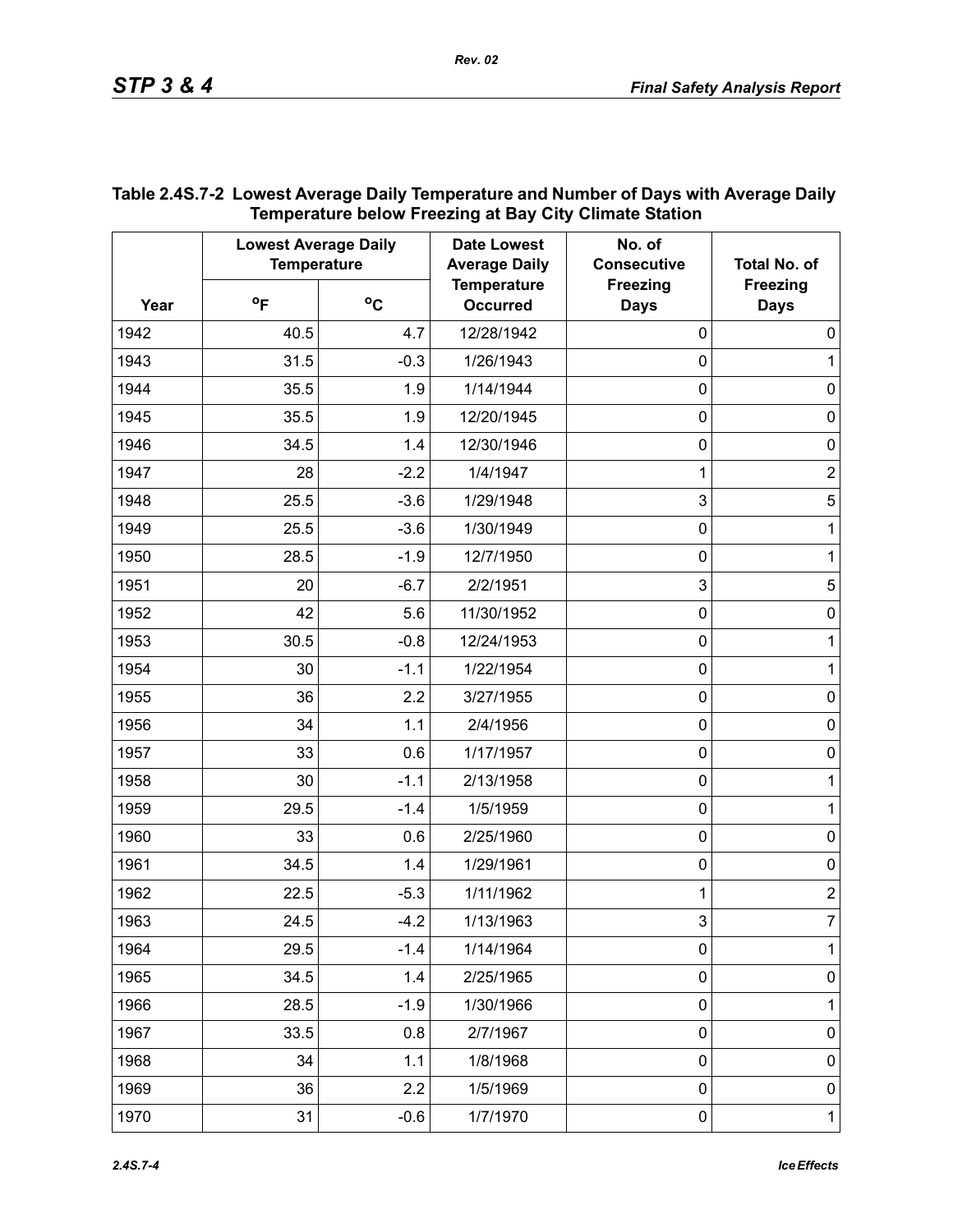|      | Temperature below Freezing at Bay City Climate Station (Continued) |         |            |              |                  |  |
|------|--------------------------------------------------------------------|---------|------------|--------------|------------------|--|
| 1971 | 31.5                                                               | $-0.3$  | 1/8/1971   | 0            | 1                |  |
| 1972 | 32                                                                 | $0.0\,$ | 1/5/1972   | $\mathbf 0$  | $\pmb{0}$        |  |
| 1973 | 25.5                                                               | $-3.6$  | 1/12/1973  | 4            | $\sqrt{5}$       |  |
| 1974 | 27                                                                 | $-2.8$  | 1/4/1974   | $\mathbf 0$  | 1                |  |
| 1975 | 27.5                                                               | $-2.5$  | 1/13/1975  | $\mathbf 0$  | 1                |  |
| 1976 | 29.5                                                               | $-1.4$  | 11/29/1976 | $\mathbf 0$  | 1                |  |
| 1977 | 31.5                                                               | $-0.3$  | 1/19/1977  | $\mathbf 0$  | 1                |  |
| 1978 | 28                                                                 | $-2.2$  | 1/21/1978  | 1            | $\boldsymbol{2}$ |  |
| 1979 | 26                                                                 | $-3.3$  | 1/2/1979   | 1            | $\overline{3}$   |  |
| 1980 | 31                                                                 | $-0.6$  | 3/2/1980   | $\mathbf 0$  | 1                |  |
| 1981 | 30.5                                                               | $-0.8$  | 2/12/1981  | $\mathbf 0$  | 1                |  |
| 1982 | 27                                                                 | $-2.8$  | 1/14/1982  | $\mathbf 0$  | $\mathsf 3$      |  |
| 1983 | 20.5                                                               | $-6.4$  | 12/25/1983 | 5            | 6                |  |
| 1984 | 31                                                                 | $-0.6$  | 1/20/1984  | 1            | $\mathbf 2$      |  |
| 1985 | 23.5                                                               | $-4.7$  | 2/2/1985   | $\mathbf{3}$ | 6                |  |
| 1986 | 36.5                                                               | 2.5     | 2/12/1986  | $\mathbf 0$  | $\pmb{0}$        |  |
| 1987 | 56.5                                                               | 13.6    | 2/10/1987  | $\mathbf 0$  | $\pmb{0}$        |  |
| 1988 | 42.5                                                               | 5.8     | 12/17/1988 | $\mathbf 0$  | $\pmb{0}$        |  |
| 1989 | 16.5                                                               | $-8.6$  | 12/23/1989 | 4            | $\,6$            |  |
| 1990 | 23                                                                 | $-5.0$  | 12/23/1990 | 1            | $\mathbf 2$      |  |
| 1991 | 35                                                                 | 1.7     | 1/1/1991   | $\mathbf 0$  | $\pmb{0}$        |  |
| 1992 | 36.5                                                               | 2.5     | 11/27/1992 | $\mathbf 0$  | $\pmb{0}$        |  |
| 1993 | 34                                                                 | 1.1     | 11/27/1993 | $\mathbf 0$  | $\pmb{0}$        |  |
| 1994 | 34                                                                 | 1.1     | 2/2/1994   | $\mathbf 0$  | $\pmb{0}$        |  |
| 1995 | 40                                                                 | 4.4     | 1/5/1995   | 0            | 0                |  |
| 1996 | 31.5                                                               | $-0.3$  | 1/8/1996   | $\mathbf 0$  | 1                |  |
| 1997 | 31.5                                                               | $-0.3$  | 1/14/1997  | $\mathbf 0$  | 1                |  |
| 1998 | 35.5                                                               | 1.9     | 12/24/1998 | $\mathbf 0$  | $\mathbf 0$      |  |
| 1999 | 36                                                                 | 2.2     | 1/3/1999   | $\mathbf 0$  | $\pmb{0}$        |  |
| 2000 | 37.5                                                               | 3.1     | 12/13/2000 | $\mathbf 0$  | $\mathbf 0$      |  |
| 2001 | 34.5                                                               | 1.4     | 1/2/2001   | $\mathbf 0$  | $\mathbf 0$      |  |
| 2002 | 35                                                                 | 1.7     | 2/27/2002  | $\pmb{0}$    | $\pmb{0}$        |  |

## **Table 2.4S.7-2 Lowest Average Daily Temperature and Number of Days with Average Daily Temperature below Freezing at Bay City Climate Station (Continued)**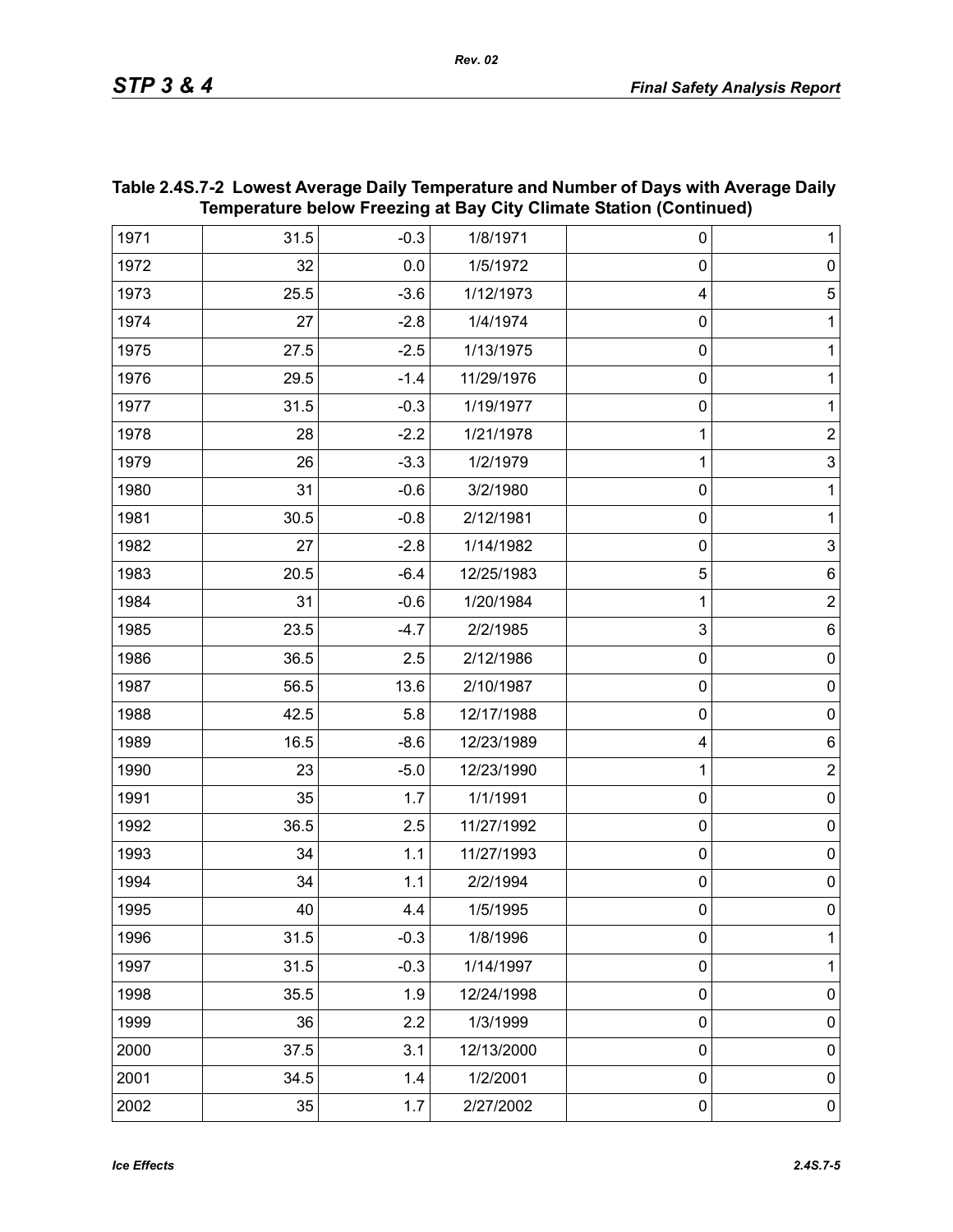Average  $(days)$  0.5 1.2

| <b>TANIVE. TO THE EXHAULTING DUTT</b> TUTTPULAGEV AND HANDOL OF DUTY MILITARY AND ANY<br>Temperature below Freezing at Bay City Climate Station (Continued) |      |      |            |  |  |  |
|-------------------------------------------------------------------------------------------------------------------------------------------------------------|------|------|------------|--|--|--|
| 2003                                                                                                                                                        | 40.5 | 4.7  | 1/18/2003  |  |  |  |
| 2004                                                                                                                                                        | 33.5 | 0.81 | 12/26/2004 |  |  |  |
| 2005                                                                                                                                                        | 33   | 0.61 | 12/9/2005  |  |  |  |
|                                                                                                                                                             |      |      |            |  |  |  |

2006 | 40.5| 4.7| 2/19/2006 | 0| 0

# **Table 2.4S.7-2 Lowest Average Daily Temperature and Number of Days with Average Daily**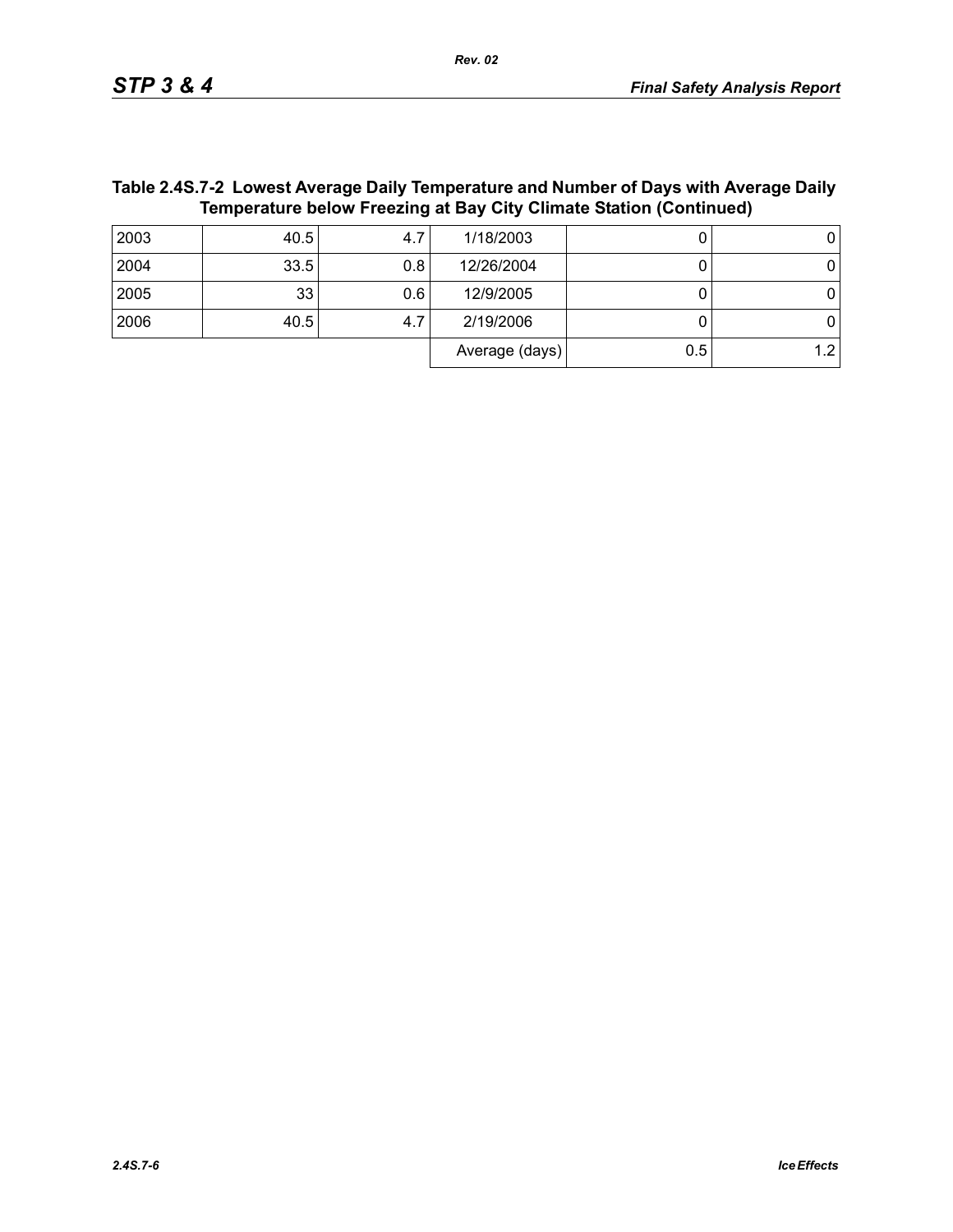